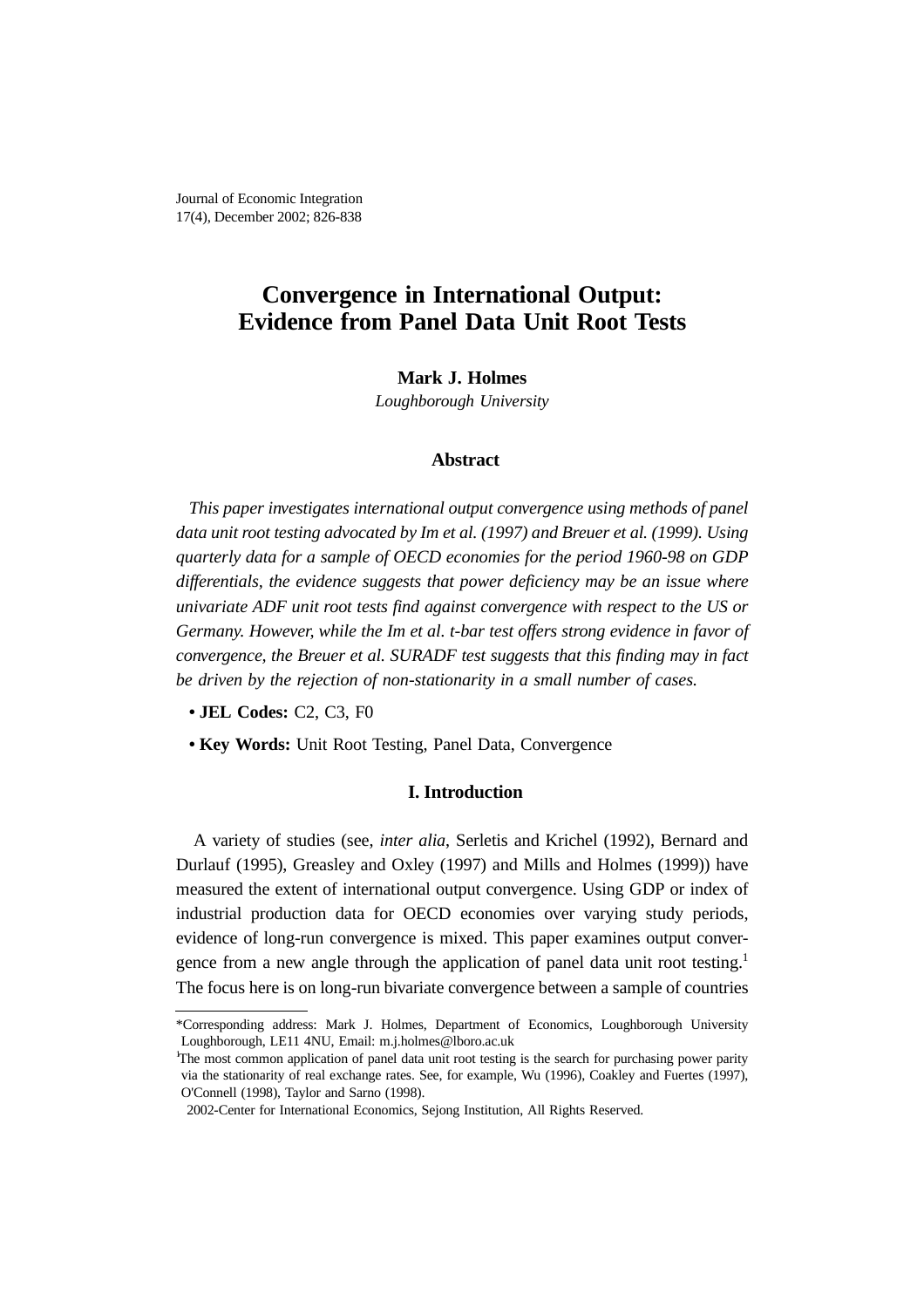and the US and then Germany. This paper offers two important contributions to the literature on output convergence. First, panel data unit root testing offers a means of overcoming problems of low test power associated with the earlier applications of univariate ADF tests. We employ the t-bar panel data unit root tests advocated by Im *et al*. (1997) on panels of output deviations from a base country. The second contribution is that this study addresses two shortcomings associated with many existing panel data unit root tests. Moreover, rejection of the null of joint nonstationarity in a panel may be due to a single series within the panel being stationarity. Also, while the Im *et al.* procedure has key advantages over early panel data tests, the demeaning procedure associated with the t-bar test does not exploit information in error covariances in an entirely satisfactory manner. For these reasons, this study also employs a technique advocated by Breuer *et al.* (1999) which involves the estimation of ADF regressions within a seemingly unrelated regression (SUR) framework. The SURADF results are used to qualify the results obtained through the Im *et al*. procedure.

The paper is structured as follows. The following section discusses some of the fundamental economic issues involved with the convergence of output. The third section discusses the data, methodology and results. While there is little evidence of convergence using univariate ADF tests, the t-bar panel data unit root tests identify strong convergence using either the US or Germany as the base country. Application of the SURADF technique, however, suggests that convergence is present in a small number of cases where convergence with the US is stronger than with Germany. The final section concludes.

### **II. The International Convergence of Output**

Following the original neo-classical growth model proposed by Solow (1956), countries should converge to a balanced growth path where poorer countries grow faster than richer ones. The Solow model implies that the return on capital is lower in countries with more capital per worker and this provides an incentive for capital to flow from richer to poorer countries. Also, lags in the diffusion of knowledge mean that income differences arise because some countries not yet employing the best available technologies. Moreover, income differences will shrink as poorer countries acquire state of the art technologies. Studies by Mankiw *et al*. (1992), Sala-i-Martin (1996) and others offer evidence in favor of conditional convergence based on movements towards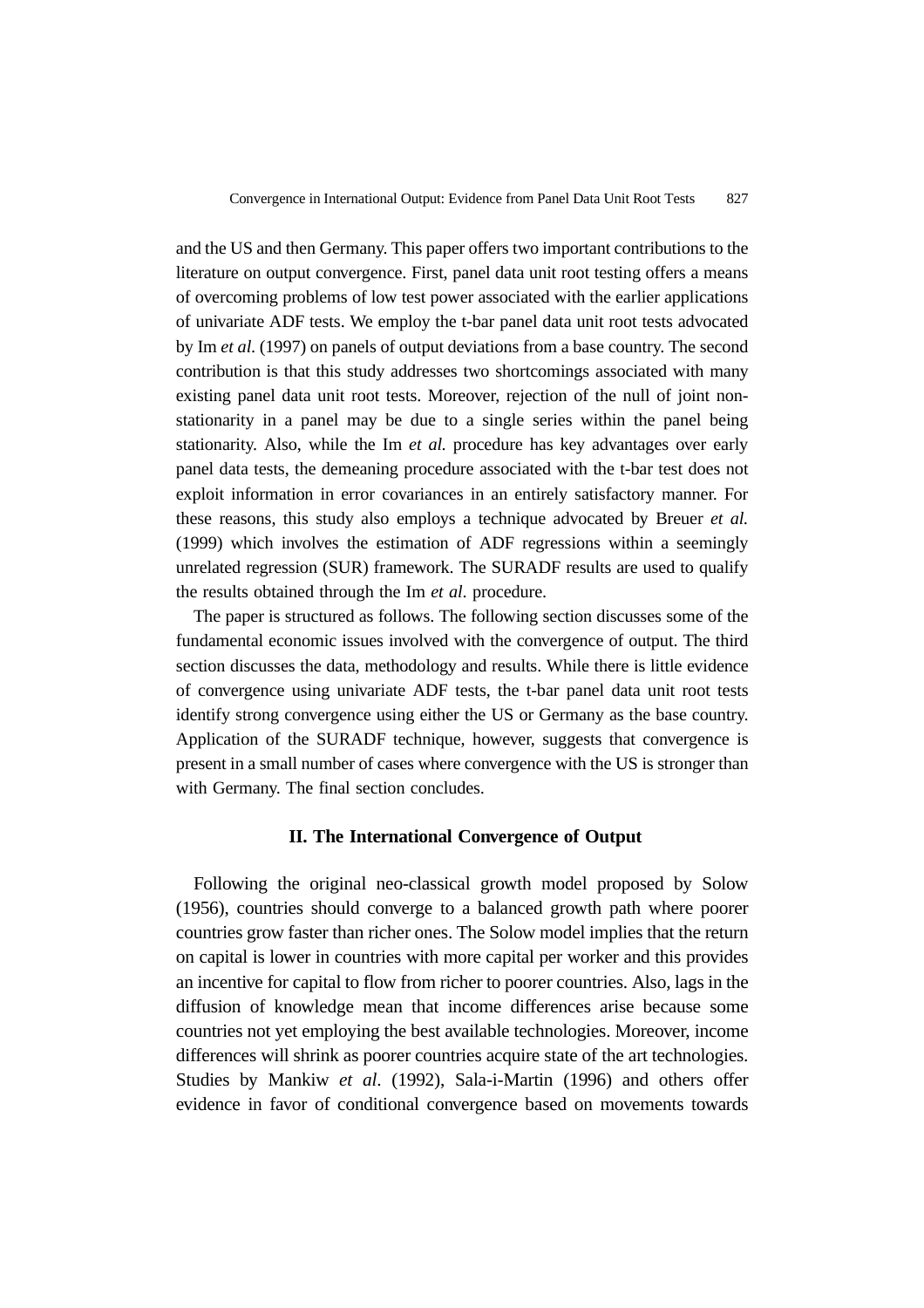individual steady states. Moreover, endogenous growth theory (see, *inter alia*, Romer (1986)) argues that the driving force behind growth is the accumulation of knowledge via Research and Development and that one should take a broader view of capital through incorporating human capital. Divergence in long-term growth can be generated by social increasing returns to scale associated with capital and labor. This literature may suggest that richer countries grow the fastest. However, evidence is mixed and Olson (1996) argues that is the quality of institutions and economic policies that can push economies towards their production possibility frontiers. For this reason, small subsets of poor and rich countries have typically grown the fastest.

In the context of this study, short-run output linkages are influenced by asymmetric shocks, such as German unification in July 1990, or symmetric shocks, such as the oil price rises in the  $1970s$ <sup>2</sup> However, structural and institutional factors are crucial in forming the background against which long-run linkages with Germany or the US can exist. This discussion considers a number of these factors. These include the exchange rate regime and capital mobility, international spillovers of investment, trade and economic integration.

While Bretton Woods and the Snake during the 1960s and 1970s sought to stabilize nominal exchange rates with respect to the US dollar, the ERM also sought to remove capital controls among its members during the 1980s and 1990s. While the convergence literature has focussed on nominal convergence against a background of exchange rate stability, real convergence is relatively less explored. Economic theory, however, suggests an ambiguous link between exchange rate regime and growth (see, for example, Levy-Yeyati and Sturzenegger (2001)). On the one hand, Friedman (1953) and Poole (1970) argue that flexible regimes are better suited towards insulating the economy against real shocks. The lack of exchange rate adjustments under a peg combined with short-run price rigidities, results in price distortions and the misallocation of resources. Furthermore, the standard Mundell-Fleming model demonstrates that fixed exchange rates combined with perfect capital mobility and asset substitutability removes the scope for autonomous monetary policy as a counter-cyclical mechanism. As a result of this, increases in output volatility may lead to a fall in growth (see, for example, Ramey and Ramey (1995)). Another line of argument is presented by Calvo (1999) and

<sup>&</sup>lt;sup>2</sup>A symmetric shock may be reclassified as an asymmetric shock if member countries react to the same shock differently. For example, in the late 1970s the UK was a net exporter of oil and therefore affected differently by the oil price rises of that period compared to other *EU* members.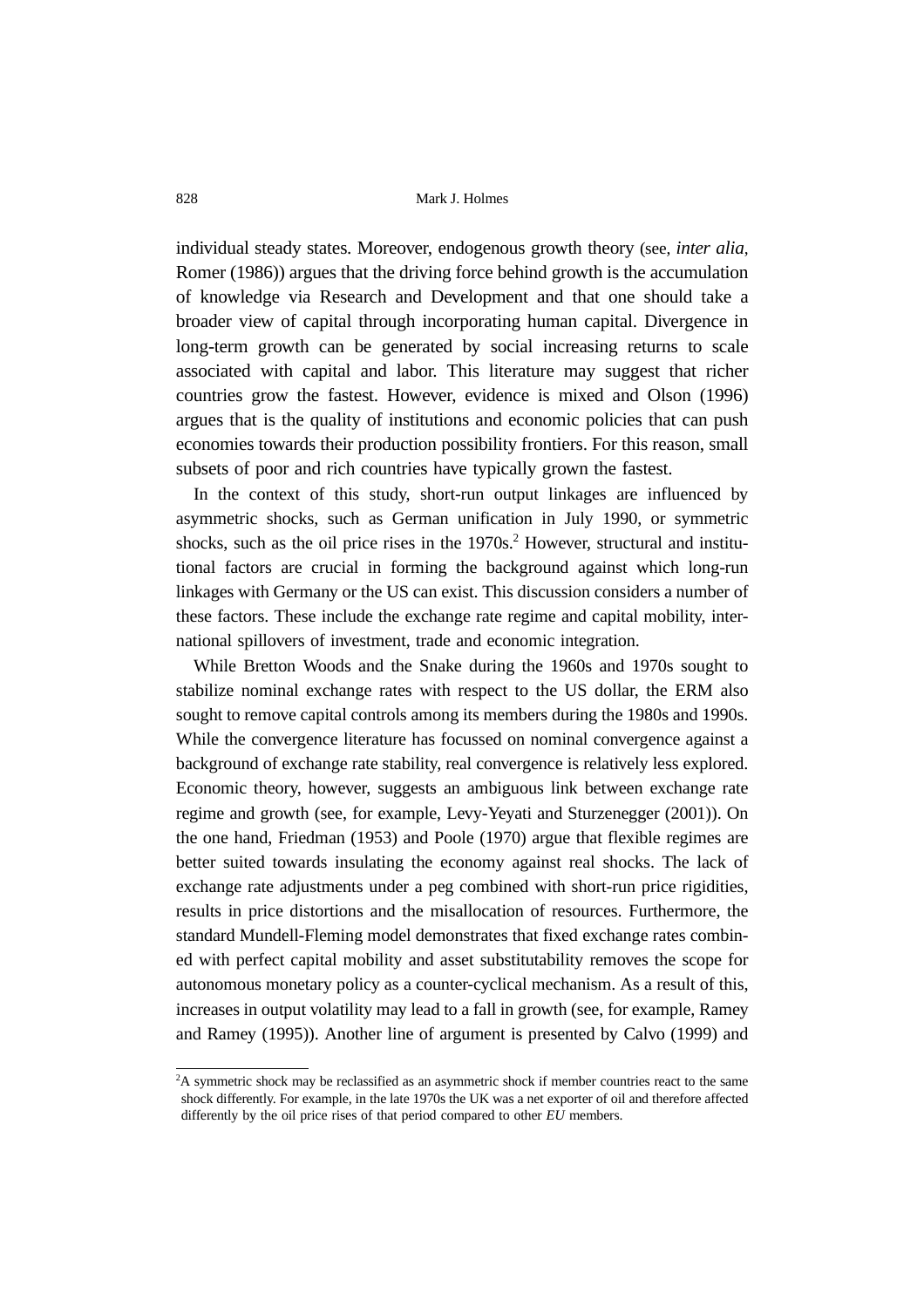others where the need to defend the peg in the event of a large negative shock means that real interest rates are raised thereby potentially harming investment prospects. On the other hand, it can be argued that against a background of riskaverse agents, a peg is likely to stimulate investment and trade and therefore growth (see, for example, Frankel (1999), Rose (2000), Frankel and Rose (2000)). Baldwin (1989) takes the argument further by considering the relationship between exchange rate stability and a subsequent reduction in risk-adjusted discount rates in investment decisions. Using a framework based on the Solow growth model, it can argued that countries participating in a credible fixed exchange rate agreement will move members towards some common discount rate and therefore towards some notion of conditional convergence.

Recent evidence suggests that international spillovers of investment may provide a strong reason for convergence of growth rates over and above the effects of capital mobility, although differences in levels of output between countries may still remain (see, *inter alia*, Alogoskoufis and van der Ploeg (1991a, 1991b), Grossman and Helpman (1991)). In these models, spillovers of technology cause the marginal productivity of a broad measure of capital in a lower income country to exceed that of a higher income country so the incentive to invest in the former country is higher than in the latter country. If non-tradable and reproducible are used in the production of a tradable commodity, the growth rates of output may differ permanently even if the international mobility of physical capital is perfect. However, there is scope for convergence if there are decreasing returns to capital at the national level but constant returns at the global level and the importance of non-traded factors of production is not large.

Numerous theories predict a positive effect of international trade on the level of income and economic growth. According to this literature, international trade improves performance by promoting specialization in production, technology transfer, learning by doing and competition among firms. However, in may of these models trade can lead to income divergence across countries. Other studies have shown that trade openness promotes income convergence. For example, Sachs and Warner (1995, 1997) find that (conditional) convergence is faster for open economies while Ben-David (1993) studies *EU* countries and finds that intragroup convergence was more rapid following trade liberalization.<sup>3</sup> Against this background, an important event during this period might have been the creation of

<sup>&</sup>lt;sup>3</sup>In a more recent paper, Lane (2001) shows how international trade can accelerate convergence through the expansion of access to credit.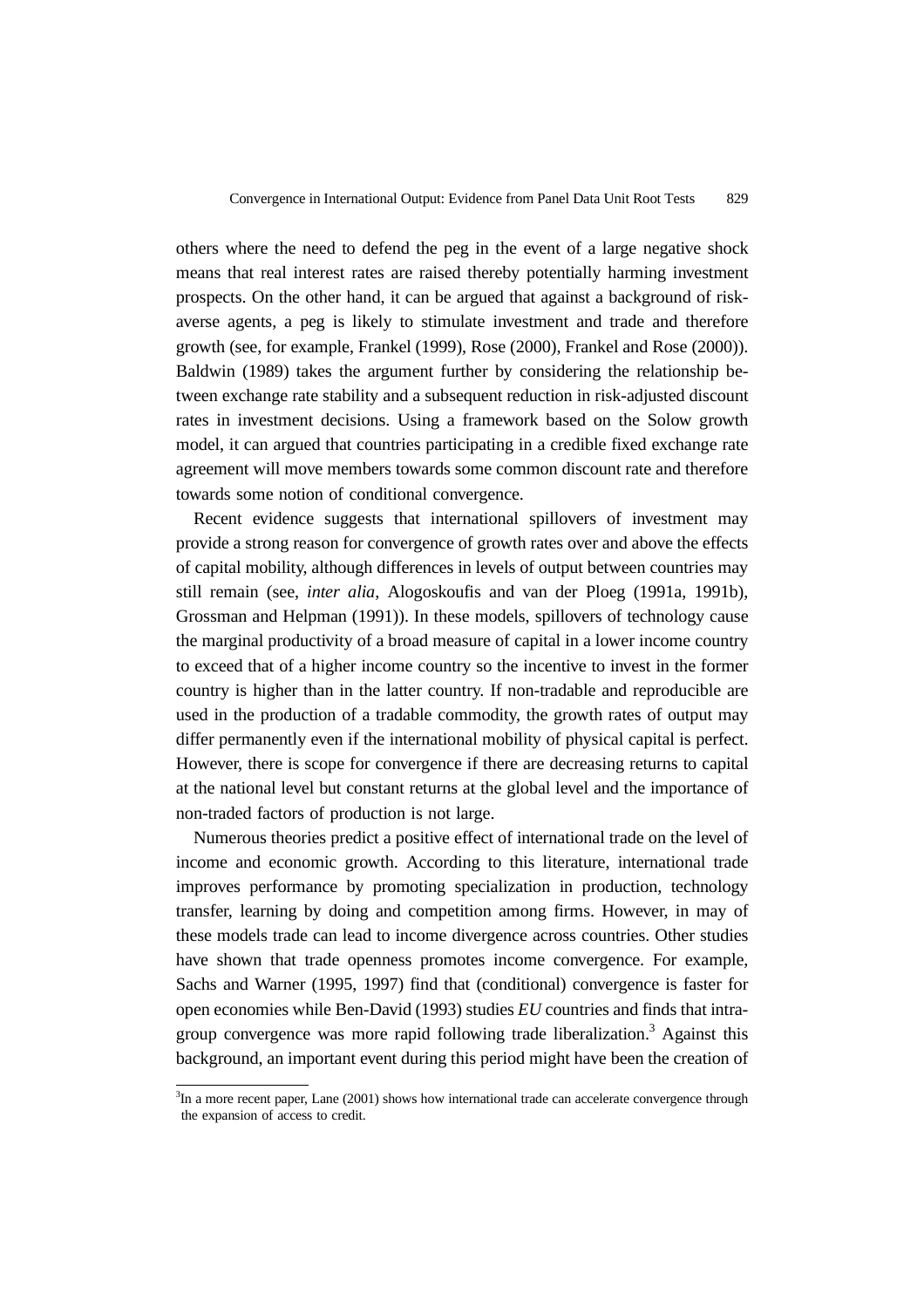the single European market during 1992 removing restrictions on goods and labor mobility.

To summarize, the traditional growth literature argues that poorer countries should grow faster than richer ones as steady state equilibria are achieved. The endogenous growth literature implies that richer countries, who can save more, may grow faster as more resources are channeled into research and development and human capital. A compromise view is offered by Olson (1996) based on efficiency of production. In the case of the *EU*, there are several factors that one might expect to enhance convergence with Germany. These include exchange rate stability, the relaxation of capital controls and the creation of the single market as key factors in the move towards increased economic integration. The following empirical analysis can shed light on whether integration with Germany is stronger or weaker than with the US.

#### **III. Data, Methodology and Results**

Quarterly GDP data are employed for eleven countries- Austria, Belgium, Canada, Denmark, France, Germany, Italy, Japan, Netherlands, UK and US- for the period 1960Q1-98Q4. The data are obtained from the *OECD Main Economic Indicators*. 4 Output differentials are defined with respect to the US and then Germany to compare the extent of convergence allowing for the possibility that convergence with Germany may be the more relevant for the *EU* economies. Whether or not long-run output convergence prevails between the natural logarithms of domestic (non-US or non-German) and base (US or German) real output (respectively denoted as  $y_{it}$  and  $y_{jt}$ ) depends on the time series properties of  $x_{it}$  which is computed as

$$
x_{it} = y_{it} - y_{jt} \tag{1}
$$

where  $i = 1, 2, ..., N$  non-base countries,  $j = US$ , Germany and  $i = 1, 2, ..., T$ time periods. Table 1 reports the results from univariate ADF tests. At the 5% significance level, non-stationarity is rejected in only four cases: Germany-US, UK-US, Japan-Germany and UK-Germany. These initial tests therefore suggest that long-run bivariate convergence only occurs in a small number of cases.

<sup>4</sup> Real GDP data for Belgium are only available on an annual basis. Quarterly values have been interpolated using the index of industrial production.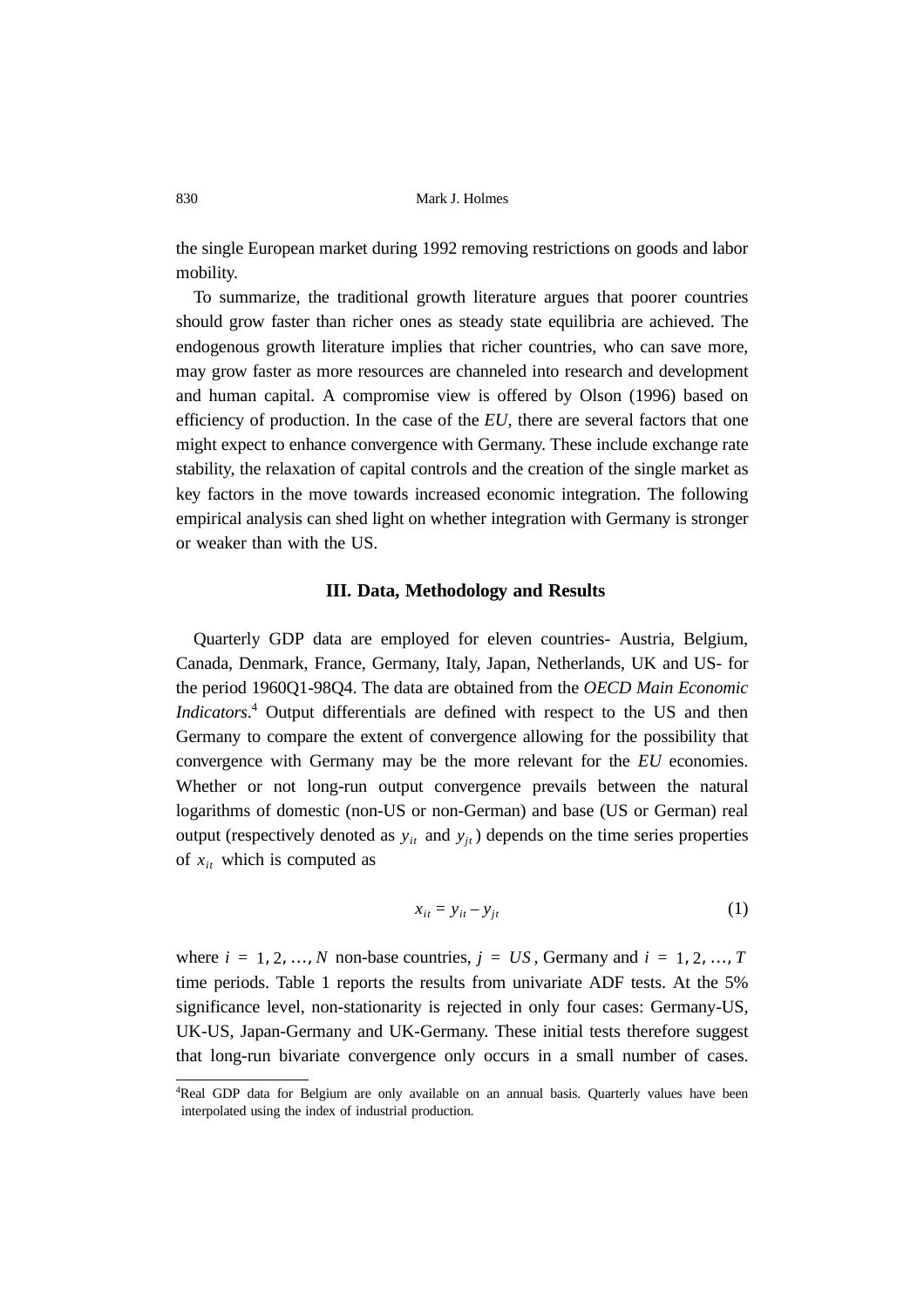| $y_{it} - y_{USt}$    | No Trend   | <b>Trend</b> |
|-----------------------|------------|--------------|
| Austria               | $-2.251$   | $-2.295$     |
| Belgium               | $-1.674$   | $-2.149$     |
| Canada                | $-1.800$   | $-0.329$     |
| Denmark               | $-0.232$   | $-2.022#$    |
| France                | $-0.846$   | $-0.957$     |
| Germany               | $-2.908**$ | $-3.258*$    |
| Italy                 | $-1.695$   | $-0.629$     |
| Japan                 | $-2.483$   | $-0.169$     |
| <b>Netherlands</b>    | $-1.459$   | $-1.826$     |
| UK.                   | $-1.744$   | $-3.510***$  |
| $y_{it}$ - $y_{GERt}$ |            |              |
| Austria               | $-2.048$   | $-2.089$     |
| Belgium               | $-0.918$   | $-2.018$     |
| Canada                | $-2.208$   | $-2.298$     |
| Denmark               | $-0.956$   | $-2.038$     |
| France                | $-1.927$   | $-1.623$     |
| Italy                 | $-2.126$   | $-1.158$     |
| Japan                 | $-3.027**$ | $-0.737$     |
| <b>Netherlands</b>    | $-2.578*$  | $-2.493$     |
| UK                    | $-2.211$   | $-3.470***$  |

**Table 1.** Univariate ADF Unit Root Tests

For each augmented Dickey Fuller (ADF) regression, the lag length was chosen using Said and Dickey's (1984)  $T^{1/3}$  rule. In all cases, the residuals were free of serial correlation. The conclusions were qualitatively unaffected by the employment of alternative procedures for lag length selection. \*\* and \* indicate rejection of the null of non-stationarity at the 5 and 10% levels of significance respectively, # denotes the significance of the time trend in the ADF regression at the 5% level. For regressions excluding a trend, relevant critical values taken from Fuller (1976) are −2.89 and −2.58, while for regressions including a trend, these are −3.45 and −3.15 respectively.

However, the univariate ADF tests can suffer from low power and for this reason may be unable to reject the null of non-stationarity. Panel data unit root testing, on the other hand, utilizes more observations where the cross-country variations of the data in estimation are exploited.

Following Im *et al.* (1997), suppose  $x_{it}$  is generated by a first order autoregressive process

$$
\Delta x_{it} = \alpha_i + \phi_i x_{i, t-1} + \varepsilon_{it}
$$
 (2)

where  $\varepsilon_{it}$  is a disturbance term. The null hypothesis is  $H_0: \phi_i \forall i$  and the alternative is  $H_0: \phi_i < 0, i = 1, 2, ..., N_1, \phi_i = 0, i = N_1 + 1, N_1 + 2, ..., N$ . The disturbances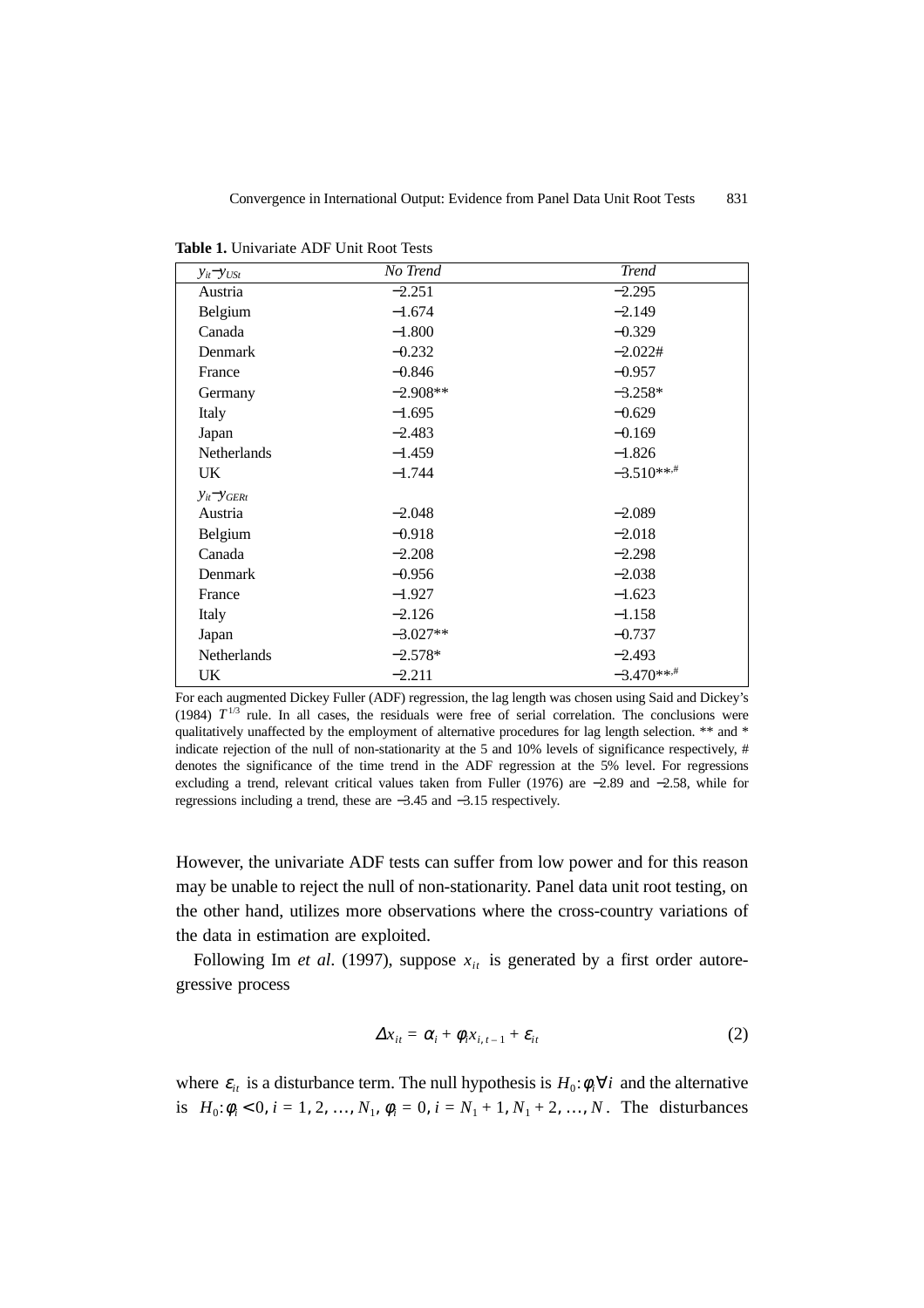across the panel may be correlated. Indeed, wrongly assuming identically and independently distributed disturbances can have dramatic implications for statistical size and power to the extent that the null may not be correctly accepted or rejected. To address this issue, let  $\varepsilon_{it} = \theta_t + u_{it}$  where  $\theta_t$  is a time-specific common effect that allows for a degree of dependency across the series and  $u_{it}$  is an idiosyncratic random effect that is independently distributed across groups. To remove the effect of  $\theta_t$  subtract the cross-section means from both sides of (2) to obtain the following demeaned regression

$$
\Delta \tilde{x}_{it} = \tilde{\alpha}_i + \tilde{\phi}_i \tilde{x}_{i, t+1} + \tilde{\xi}_{it}
$$
 (3)

For a heterogeneous panel with serially correlated errors (3) may be rewritten as

$$
\Delta \tilde{x}_{it} = \tilde{\alpha}_i + \tilde{\phi}_i \tilde{x}_{i, t-1} + \sum_{i=1}^{q_i} \rho_{ik} \Delta \tilde{x}_{i, t-k} + \tilde{\xi}_{it}
$$
(4)

Equation (4) forms the basis of the t-bar test for output convergence. Using data for  $x_{it} = y_{it} - y_{jt}$  it is estimated for a sample involving the major *EU* economies where the t-bar statistic is calculated using the average value of the individual ADF statistics based on each  $\tilde{\phi}_i$ .<sup>5</sup>

The t-bar test results for both the US and Germany differentials are reported in Table 2. In the both cases, the null of joint non-stationarity is strongly rejected at

|                       |             | <b>Critical Values</b> |          |          |
|-----------------------|-------------|------------------------|----------|----------|
| $y_{it} - y_{USt}$    | t-bar       | 1%                     | 5%       | 10%      |
| 10 Countries          | $-2.266***$ | $-2.145$               | $-1.967$ | $-1.869$ |
| 8 Countries           | $-2.418***$ | $-2.224$               | $-2.203$ | $-1.913$ |
| $y_{it}$ - $y_{GERt}$ |             |                        |          |          |
| 10 Countries          | $-2.161***$ | $-2.145$               | $-1.967$ | $-1.869$ |
| 7 Countries           | $-2.305***$ | $-2.315$               | $-2.078$ | $-1.951$ |

**Table 2.** IPS Panel Data Unit Root Tests

These are t-bar tests based on equation (4). The lag length, *qi*, is chosen using Said and Dickey's (1984)  $T^{1/3}$  rule. In all cases, the residuals were free of serial correlation. The conclusions were qualitatively unaffected by the employment of alternative procedures for lag length selection. \*\*\* denotes rejection of the null of non-stationarity at the 1% level of significance. Critical values are simulated with 10,000 replications.

<sup>&</sup>lt;sup>5</sup>The t-bar test requires that the t-bar statistic follows an asymptotic normal distribution as both  $N \rightarrow \infty$ and  $T \to \infty$  with  $(N/T) \to k$  where k is a finite positive constant.

Using the average estimates of  $\tilde{\phi}_i$ , the half life of a random shock in the case of the US (German) differentials is computed as 11.696 (12.995) quarters.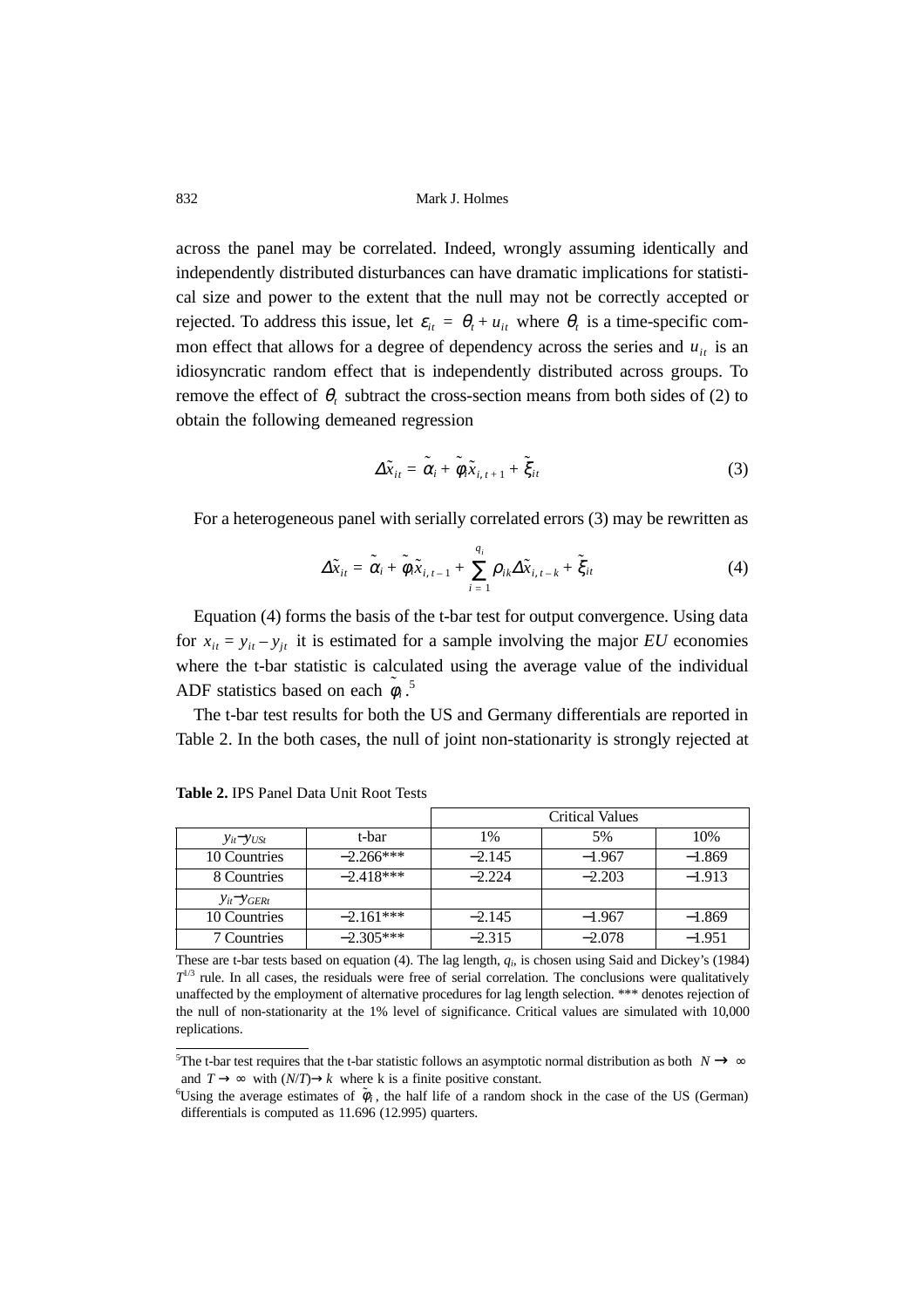the 1% significance level for the full panel of 10 countries.<sup>6</sup> It is possible that such a strong rejection is being driven by the inclusion of the univariate-stationary series. These differentials are therefore excluded from their respective panels to form the groups of '8 countries' and '7 countries'. In each case, we have panels that comprise univariate non-stationary series only. Again, the null of joint nonstationarity is strongly rejected at the 1% significance level indicating real convergence.

Bearing in mind the discussion in the previous section, these panel results in favor of convergence would appear to contradict *EU* experience. Upto the early 1990s, the ERM had mixed success in achieving its aims. While Artis and Taylor (1988) find evidence of stabilized nominal exchange rates during its early years, the permitted fluctuations in nominal exchange rates were set at  $\pm 2.25\%$  around a central parity and there were several realignments within the ERM.<sup>7</sup> Speculative crises in the early 1990s resulted in the exit of Italy and the UK in September 1992 and the subsequent widening of the permitted bands of exchange rate fluctuations to  $\pm 15\%$  for the remaining members in August 1993. Also, there has been a diversity of experience with regard to the use of capital controls. As documented by Ungerer *et al.* (1990), these controls have been gradually relaxed over the period of the ERM with the removal of all controls for most countries by May 1990. However, some *EU* experience is consistent with these results. This is particularly the case during 1996-8 as prospective members of the *EU* single currency endeavored to satisfy the Maastricht convergence criteria concerning interest rates, inflation, exchange rate stability, debt-income and budget deficitincome ratios. The Maastricht convergence criteria was adopted against the background of the creation of the single market in 1992.

It might, however, be excessive to conclude that convergence holds for all members of each panel. The t-bar test does not inform us how many or which members of the panel contain are stationary. Also, a demeaning procedure has been employed to deal with contemporaneous correlation but this does not deal with the presence of idiosyncratic shocks to  $\varepsilon_i$  in a satisfactory manner.<sup>8</sup> To

<sup>&</sup>lt;sup>7</sup>See Artis (1990) for an account of the early realignments. Italy was allowed a larger band fluctuation of until the narrower band was followed during 1990-92. The UK was a formal member of the ERM for only 1990-92 though shadowed the German Mark during 1987-88. During its brief membership, the UK also adhered to the limit.

<sup>&</sup>lt;sup>8</sup>While O'Connell (1998) argues that a demeaning approach is preferable to the use of time dummies, the relative merits of controlling for contemporaneous correlation through the estimation of the covariance matrix for are stressed.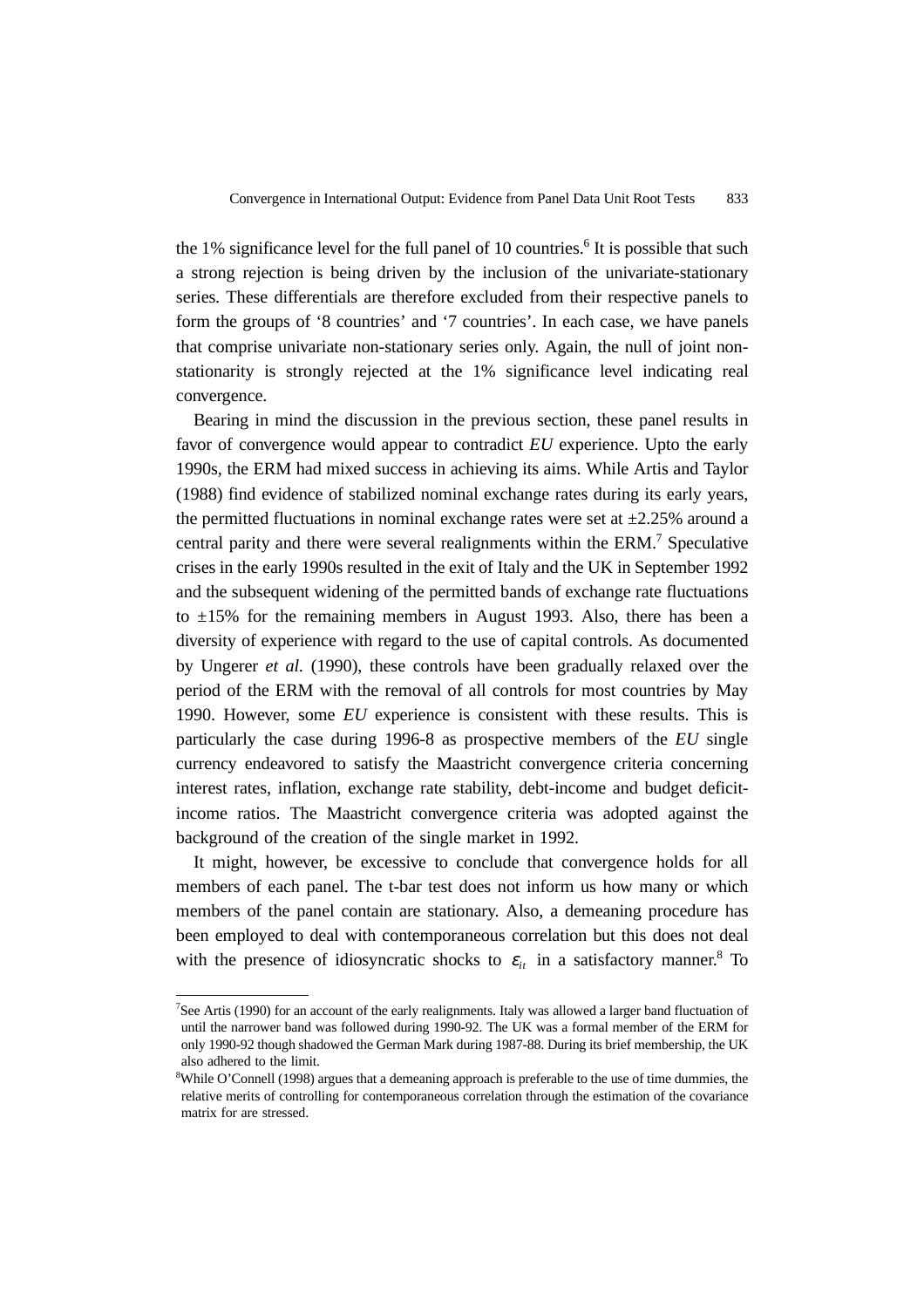|                       |               | <b>Critical Values</b> |          |          |
|-----------------------|---------------|------------------------|----------|----------|
| $y_{it} - y_{USt}$    | <b>SURADE</b> | $1\%$                  | 5%       | 10%      |
| Austria               | $-3.036*$     | $-3.899$               | $-3.382$ | $-3.027$ |
| Belgium               | $-2.823*$     | $-3.716$               | $-2.906$ | $-2.715$ |
| Canada                | $-2.388$      | $-3.560$               | $-3.036$ | $-2.845$ |
| Denmark               | $-0.878$      | $-3.578$               | $-3.174$ | $-2.806$ |
| France                | $-2.244$      | $-3.926$               | $-3.378$ | $-2.893$ |
| Italy                 | $-4.039***$   | $-3.719$               | $-3.204$ | $-2.969$ |
| Japan                 | $-3.522*$     | $-4.350$               | $-3.587$ | $-3.147$ |
| <b>Netherlands</b>    | $-2.934$      | $-3.582$               | $-3.161$ | $-2.940$ |
| $y_{it}$ - $y_{GERt}$ |               |                        |          |          |
| Austria               | $-2.590$      | $-4.227$               | $-3.750$ | $-3.338$ |
| Belgium               | $-2.416$      | $-3.769$               | $-3.543$ | $-3.219$ |
| Canada                | $-2.335$      | $-3.984$               | $-3.581$ | $-3.152$ |
| <b>Denmark</b>        | $-2.269$      | $-3.444$               | $-3.099$ | $-2.982$ |
| France                | $-2.785$      | $-3.544$               | $-3.116$ | $-2.915$ |
| Italy                 | $-3.625*$     | $-4.106$               | $-3.689$ | $-3.244$ |
| <b>Netherlands</b>    | $-3.319*$     | $-3.913$               | $-3.528$ | $-3.135$ |

**Table 3.** SURADF Analysis

SURADF is the augmented Dickey Fuller statistic obtained through seemingly unrelated regression estimation. The lag length,  $q_i$ , is chosen using Said and Dickey's (1984)  $T^{1/3}$  rule. In all cases, the residuals were free of serial correlation. The conclusions were qualitatively unaffected by the employment of alternative procedures for lag length selection. Critical values specific to each series in the panels are simulated using 10000 replications based on the estimated covariance matrix of the system, *N* and *T*.

address these problems, Breuer *et al.* (1999) advocate a panel data unit root test which involves estimating ADF regressions in a seemingly unrelated regression (SUR) framework and then testing for individual unit roots within the panel. The SURADF test is more powerful than independently estimated single equation ADF tests. Earlier SUR-based tests of Abuaf and Jorion (1990), O'Connell (1998) and Taylor and Sarno (1998) have an 'all or nothing' characteristic to their tests insofar as the null hypothesis is that *all* series are non-stationary (or stationary) against the alternative that at least one series is stationary (or non-stationary).<sup>9</sup> In this respect, these tests are vulnerable to the criticism that rejection of the null could be attributable the behavior of a single series. The Breuer *et al.* SURADF procedure, however, allows  $\phi_i$  to differ across the series under the alternative

<sup>9</sup> The Taylor and Sarno SUR-based test is accompanied by a Johansen likelihood test of the null that the long-run matrix of the series is less than full rank. This can consume considerable degrees of freedom as the panel expands and can still leave the researcher unable to infer the breakdown between stationary and non-stationary series.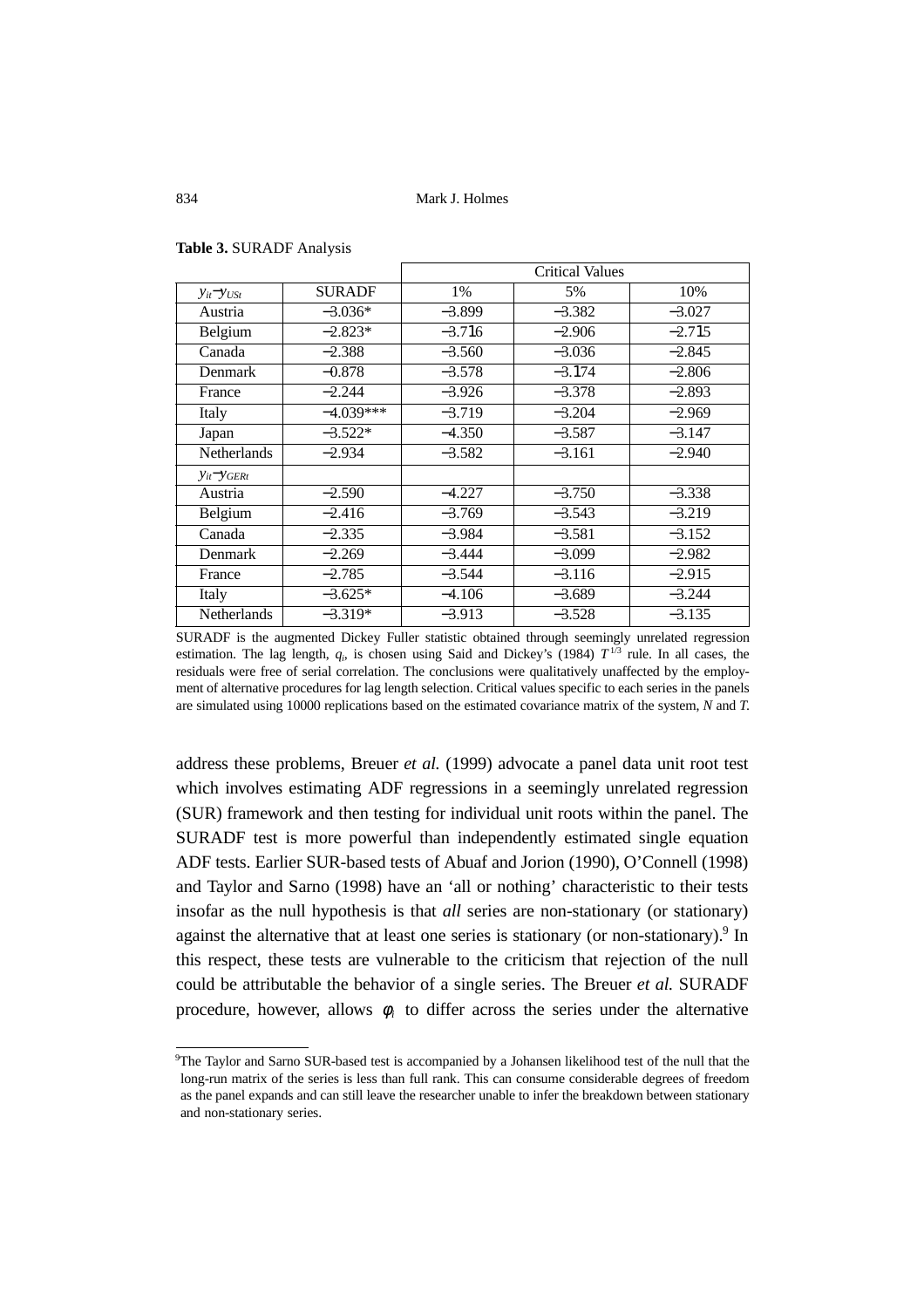hypothesis while exploiting information in error covariances to produce efficient estimators with potentially powerful test statistics. The test statistics from the SUR model feature nonstandard distributions with critical values that must be derived through simulations.

Table 3 reports the SURADF estimates for the '8 countries' and '7 countries' panels that exclude the univariate-stationary series along with 1, 5 and 10% critical values tailored to each ADF statistic that have been specifically generated using Monte Carlo simulations. With regard to US-based output deviations, the null of non-stationarity is rejected at the 5% significance level in the case of Italy. However, at the 10% significance level it is also possible to include Austria, Belgium and Japan as stationary series within the panel. It is surprising that the null of non-stationarity is accepted in the case of Canada. Despite the close trade links between these economies, they are insufficient to generate long-run bivariate convergence. In the case of German-based output differentials, the null of stationarity can only be rejected in the cases of Italy and the Netherlands at the 10% significance level. Within the *EU*, these economies have had contrasting experiences. Although both countries have been members of the *EU* for the full sample period, the Netherlands has a much stronger record of exchange rate stability particularly during the ERM. The absence of long-run convergence between France and Germany is consistent with the difficulties experienced by France in maintaining ERM parities during the early 1990s while Denmark has decided not to proceed towards economic and monetary union. On the other hand, the absence of Austria and Belgium from the list of stationary output differentials is surprising. Moreover, Austria has very close trading links with Germany while Belgium has a reasonably stable track record of ERM membership. An explanation for this result might be that Table 1 confirmed bivariate convergence between Germany and the US according to the univariate ADF unit root tests. Table 3 confirms bivariate convergence between the US and Austria and the US and Belgium. We therefore have indirect evidence of convergence between Germany and Austria and Germany and Belgium that operates through convergence between Germany and the US. Moreover, the results reported in Tables 1 and 3 suggest that any perceived convergence within the *EU* occurs with the US playing a central role through its convergence with Austria, Belgium, Germany, Italy and the UK.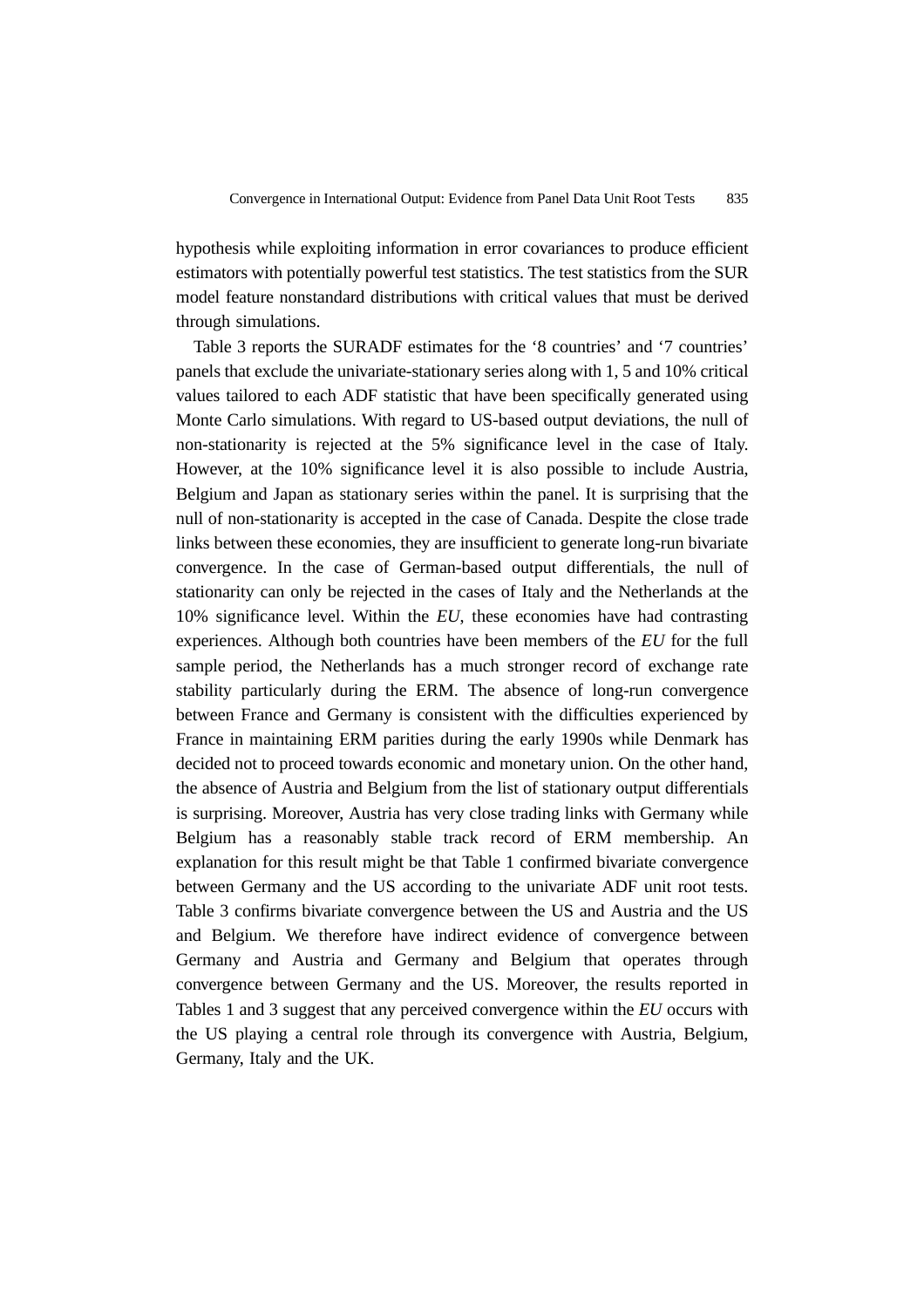# **IV. Summary and Conclusion**

Using quarterly data for 1960-98, univariate augmented Dickey Fuller unit root tests offer limited evidence that output differentials defined against the US or Germany are stationary. Such a finding may be attributable to low test power as the outcome is dramatically modified to one of strong convergence if the univariate non-stationary data are used to create a panel and the t-bar test is applied. Here the null of joint non-stationarity is strongly rejected. Further analysis is based on univariate augmented Dickey Fuller unit root tests by seemingly unrelated regression estimation. These tests suggest that this rejection of the joint null of non-stationarity is in fact driven by a small number of countries and that convergence with the US is greater than with Germany. Despite the periods of exchange rate stability, relaxed capital controls and mobility of labor in Europe, convergence with Germany is limited. Avenues for future research could examine how these relationships may change following the introduction of the single currency in the *EU*.

# **Acknowledgement**

I am grateful for the helpful comments provided by an anonymous referee, research assistance from Kate Morrison and the ESRC (Award No. L1382511013) for their financial support. Any remaining errors are my own.

Received 9 April 2001, Accepted 22 October 2001

#### **References**

- Abuaf, N. and P. Jorion (1990), "Purchasing Power Parity in the Long-Run", *Journal of Finance* 45, pp. 157-74.
- Alogoskoufis, G. and F. van der Ploeg (1991a), "Endogenous Growth and Overlapping Generations", Discussion Paper 26/90, Birbeck College, University of London.
- Alogoskoufis, G. and F. van der Ploeg (1991b), "Debts, Deficits and Growth in Interdependent Economies", CEPR Discussion Paper 533, London.
- Artis, M. J. (1990), "The European Monetary System", in El-Agraa, A.M. (ed.), *Economics of the European Community*, Philip Allan, New York, pp. 304-24.
- Artis, M. and Taylor, M. (1988), "Exchange rates, interest rates, capital controls and the European Monetary: Assessing the track record", in Giavazzi, F., Micossi, S., and Miller, M. (eds.), *The European Monetary System*, Cambridge University Press,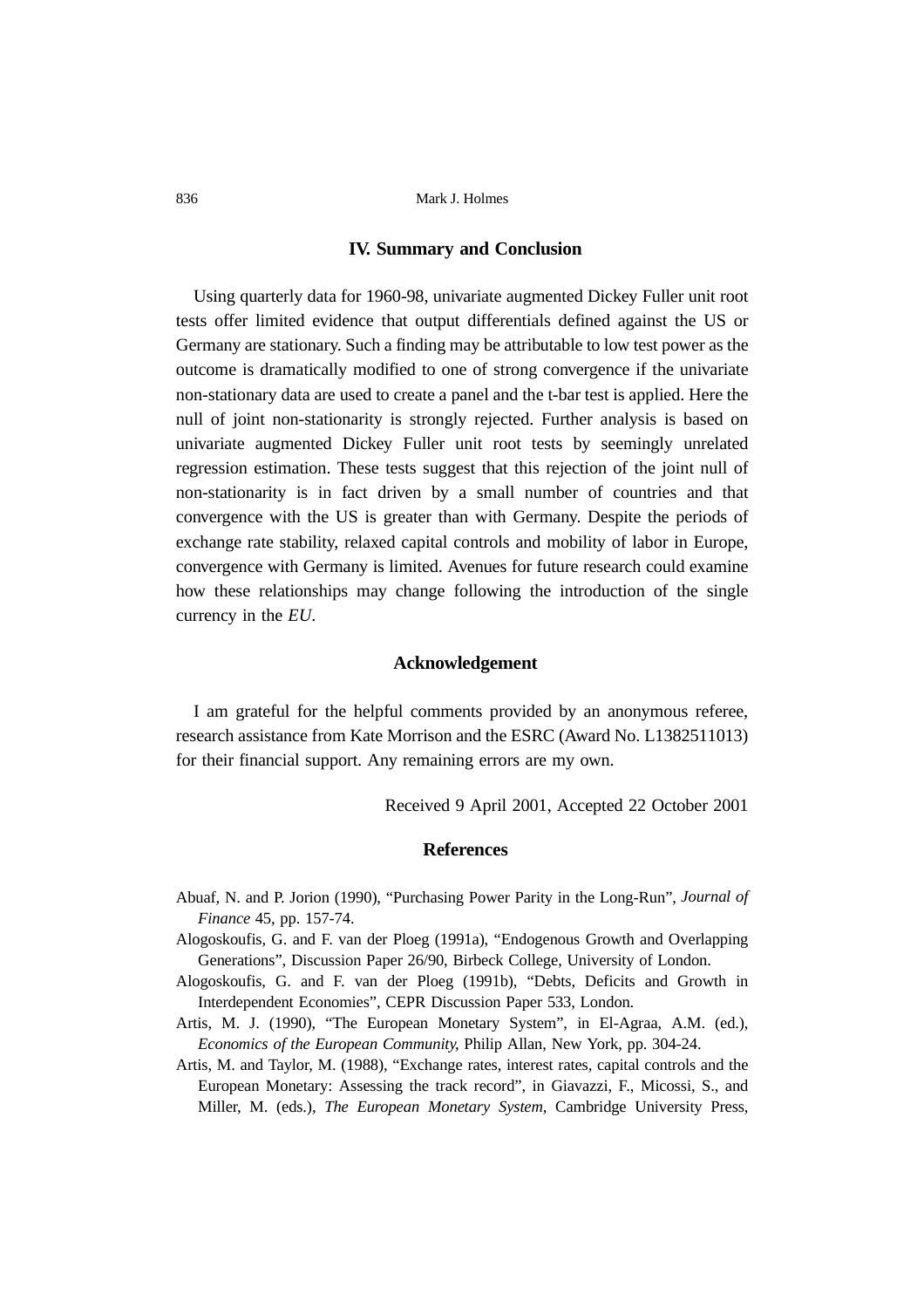Cambridge, pp. 185-206.

Baldwin, R. (1989), "The growth effects of 1992", *Economic Policy*, October, pp. 248-81.

- Ben-David, D. (1993), "Equalizing Exchange: Trade Liberalization and Economic Convergence", *Quarterly Journal of Economics* 108, pp. 653-80.
- Bernard, A. B. and S. N. Durlauf (1995), "Convergence in International Output", *Journal of Applied Econometrics* 10, pp. 97-108.
- Breuer, J. B., McNown, R. and M. Wallace (1999), "Series-specific Tests for a Unit Root in a Panel Setting with an Application to Real Exchange Rates", Discussion Paper No. 99-9, University of Colorado, June.
- Calvo, G. (1999), "Fixed versus flexible exchange rates: preliminaries of a turn of the millennium rematch", University of Maryland, mimeo.
- Coakley, J. and A. M. Fuertes (1997), "New Panel Unit Root Tests of PPP", *Economics Letters* 57, pp. 17-22.
- Frankel, J. (1999), "No single currency regime is right for all countries or at all times", NBER, Working Paper No. 7338.
- Frankel, J. and A. Rose (2000), "Estimating the effect of currency unions on trade and output", NBER Working Paper No. 7857, NBER, Cambridge Ma.
- Friedman, M. (1953), "The case for flexible exchange rates", in Friedman, M., *Essays in Positive Economics*, University of Chicago Press, Chicago, pp. 157-203.
- Fuller, W. A. (1976), *Introduction to statistical time series.* New York: John Wiley.
- Greasley, D and L. Oxley (1997), "Time-Series Tests of the Convergence Hypothesis: Some Positive Results", *Economics Letters* 56, pp. 143-7.
- Grossman, G.M. and E. Helpman (1991), *Innovation and Growth in the Global Economy*, Cambridge MA: MIT Press.
- Im, K. S., Pesaran, M. H. and Y. Shin (1997), "Testing for Unit Roots in Heterogeneous Panels", Department of Applied Economics Working Paper, University of Cambridge.
- Lane, P. (2001), "International Trade and Economic Convergence: The Credit Channel", *Oxford Economic Papers* 53, pp. 221-40.
- Levy-Yeyati, E. and F. Sturzenegger (2001), "To float or trail: evidence on the impact of exchange rate regimes", Working Paper No. 2/01, Universidad Torcuato Di Tella.
- Mankiw, N. G., Romer, D. and D. Weil (1992), "A Contribution to the Empirics of Economic Growth", *Quarterly Journal of Economics* 107, 407-37.
- Mills, T. and M. J. Holmes (1999), "Common Trends and Cycles in European Industrial Production: Exchange Rate Regimes and Economic Convergence", *Manchester School* 67, pp. 557-87.
- O'Connell, P. (1998), "The Overvaluation of Purchasing Power Parity", *Journal of International Economics* 44, pp. 1-19.
- Olson, M. (1996), "Big Bills Left on the Sidewalk: Why Some Nations are Rich and Others Poor", *Journal of Economic Perspectives* 10, pp. 3-24.
- Poole, W. (1970), "Optimal choice of monetary instruments in a simple stochastic macro model", *Quarterly Journal of Economics* 84, pp. 197-216.
- Ramey, G. and V. A. Ramey (1995), "Cross country evidence on the link between